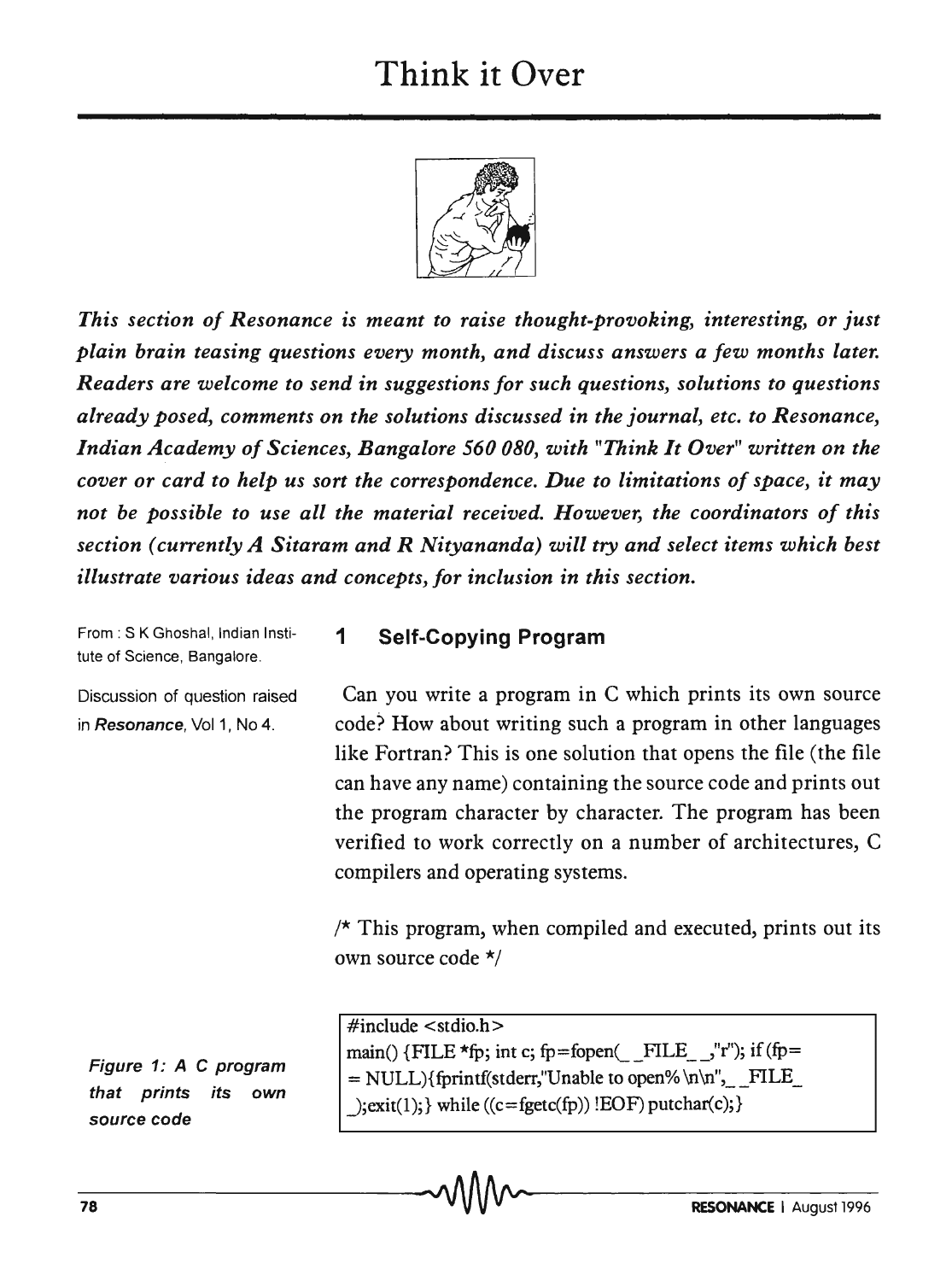## **2 To Switch, or not to Switch**

You are a winner in the preliminary round of a TV game show and the host gives you a chance to win the super prize: a fancy car. You are shown three doors numbered 1, 2 and 3. Behind one of them is the car. You are asked to choose a door. If the chosen door is the one hiding the car, you win the prize.

You choose, say, door number 2. The host of the show then says: "First, let us see what is behind door number 1" He opens it and you see that the car is not there. Now he asks you: "Do you want to stay with your initial choice (number 2), or would you like to switch to door number 3?" What would you do?

Does this have a familiar ring to it? May be the 'Prisoner's dilemma' has the same logic.

Answer: As in the 'Prisoner's dilemma', we need to model the behaviour of the game show host before we can tell whether the player should switch or not.

If our model for the game show host is that he doesn't know the location of the car and he just picks one of the two remaining doors at random and opens it, then finding that the door so opened doesn't have the car behind it doesn't give any information intuitively - and thus it doesn't matter whether the player switches or not. To see this, let *A* denote the event "the car is behind the door chosen",  $B$  denote the event "the car is behind the door opened by the host" and  $C$  denote the event "the car is behind the third door", Then under the model made above,  $P(A)=1/3$ ,  $P(B)=1/3$  and  $P(C)=1/3$ . Further, writing *D* to be the complement of *B*, one has  $P(A)$ and  $D=1/3$ ,  $P(C \text{ and } D)=1/3$  and hence  $P(A|D)=1/2$ ;  $P(C|D)=1/2$ .

However, if one has seen the show in the past and has observed

From : Rajeeva L Karandikar, Indian Statistical Institute, Delhi

Discussion of question raised in *Resonance*, Vol 1, No 5.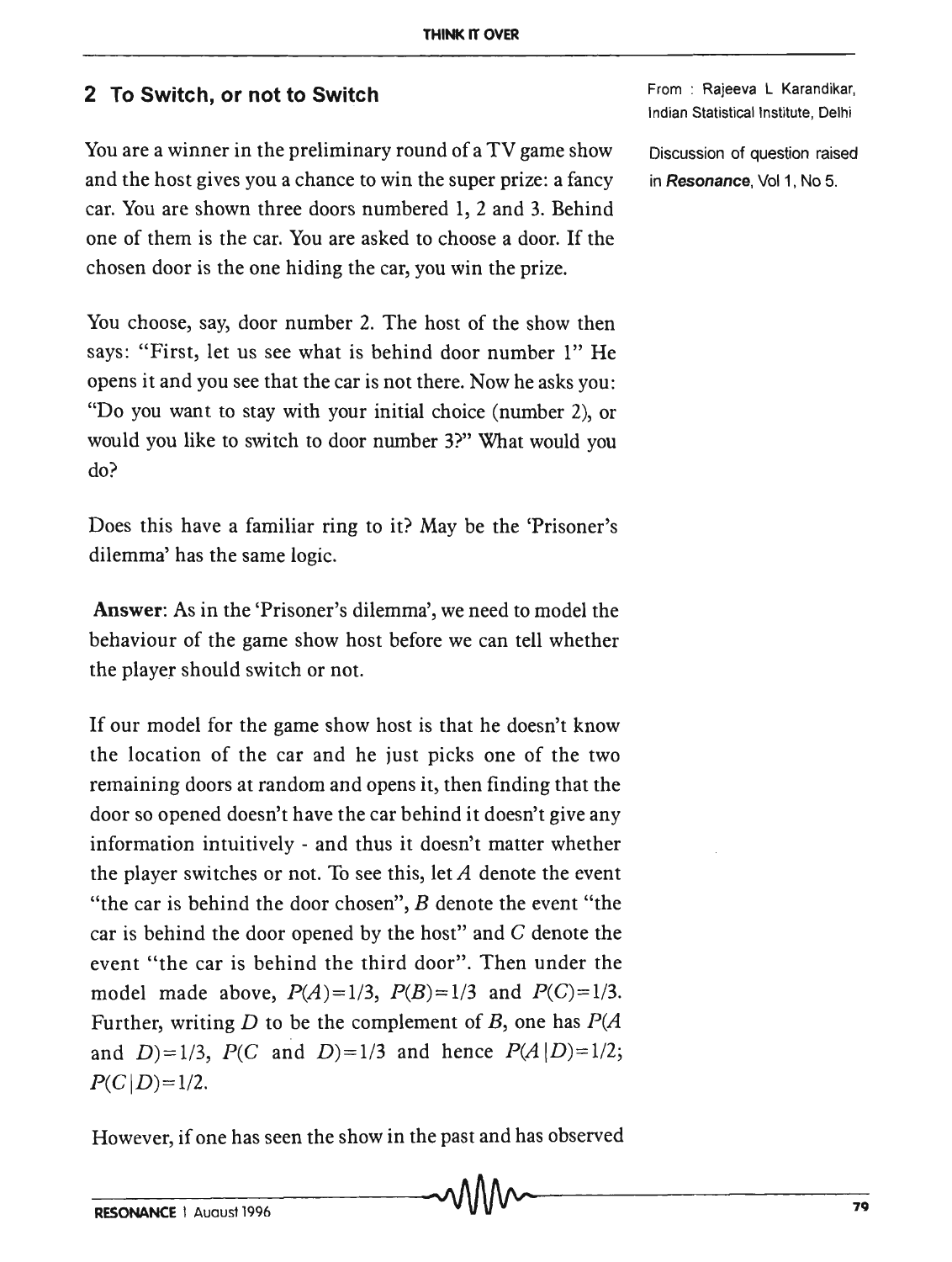that the game show host always gives the player this choice and always the door opened by him doesn't have the car behind it, then it is reasonable to assume that he knows where the car is and always opens a door which doesn't have the car behind it. In this case, the allocation of probabilities made above is not valid. Here again  $P(A)=1/3$ , and writing E as the complement of A,  $P(E)=2/3$ . A moment's reflection would convince the reader that the event that one gets the car by switching is the same as the event *E!* Thus one should switch and increase one's chance of winning the car.

So, in either of the cases considered above, one won't be worse off if one switches, and in the second case, one would indeed be much better off.

On the other hand, if one has observed in the past that the game show host didn't give the choice always to the player, and whenever he gave the choice, the car really was behind the door originally chosen by the player, then clearly one should never switch.

So the conclusion in this example is that the problem as stated doesn't have a single answer. In the language of mathematics, it is ill posed. To answer it, we must model the behaviour of the game show host. The model could be based on our past observations or on our intuition.

**? Which Direction Does the Frictional Force Act** 

Consider a bicycle moving from the West to East. What is the frictional force acting on each wheel, when

- a) The cycle is being pedalled? and
- b) When it is moving freely (without being pedalled)?

From : J V Shreyas, a II PUC student from Bangalore, sends us the following very interesting questions relating to the frictional forces on the wheels of a bicycle. These may help to enliven classroom discussions of otherwise dry topics.